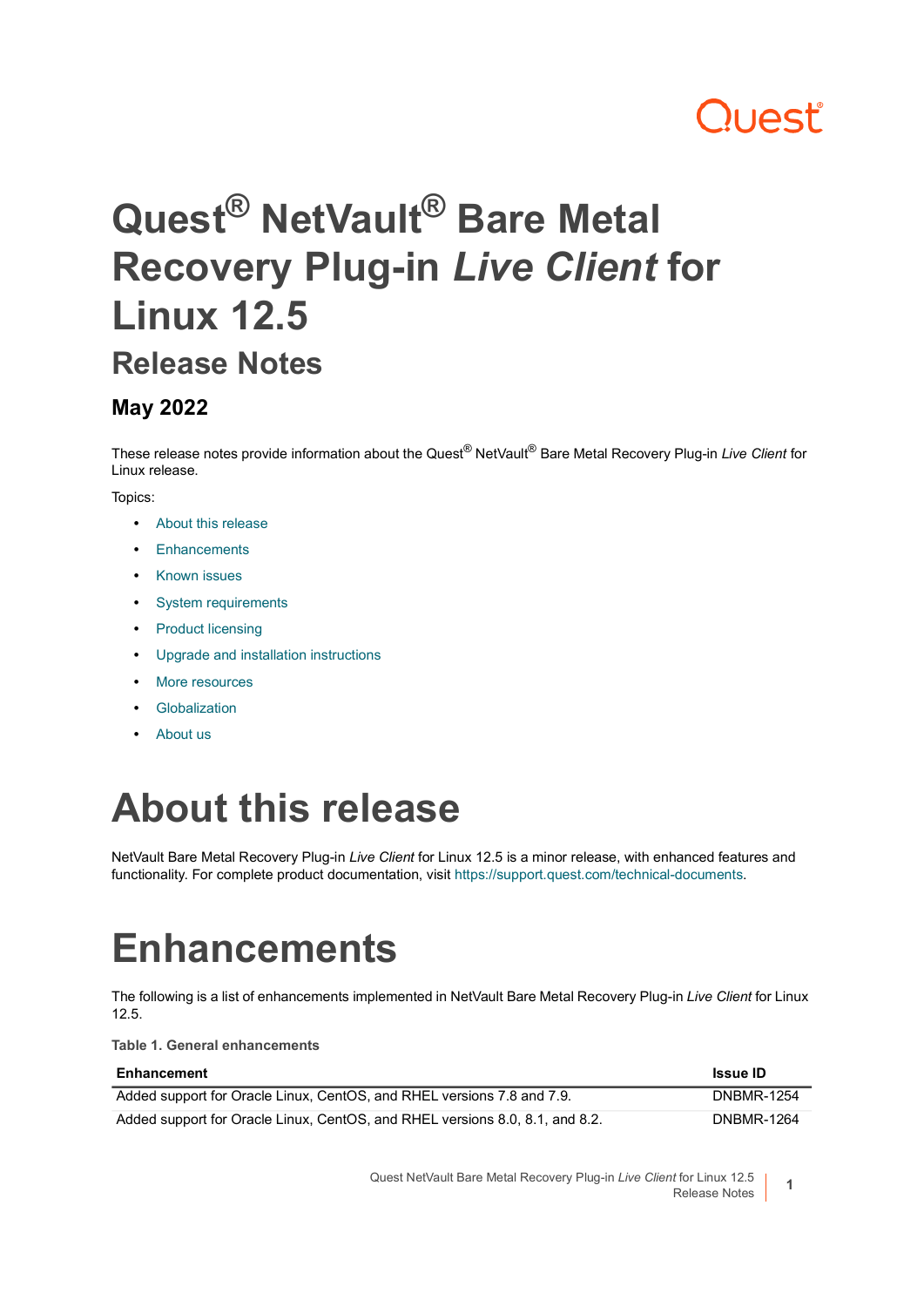## <span id="page-1-0"></span>**Known issues**

The following is a list of issues, including issues attributed to third-party products, known to exist at the time of release.

**Table 2. General known issues**

#### **Known issue Issue ID** Backing up a Red Hat Enterprise Linux (RHEL) 5.1 Client might fail with the following error: Cannot find the Xen hypervisor file which the system was booted with. Without this, it is not possible to perform a system installation. You should create the file /storix/config/multibootfile with a line specifying the full path to the hypervisor file and recreate the boot media. DNBMR-16 (17294, VLG-110), DNBMR-64 (17342, VLG-156)

#### **Workaround:**

1 Open **"/boot/grub/grub.conf"**, and find the section from which the machine was booted.

It is similar to the following: kernel /xen.gz-2.6.18-53.el5

2 Create a file named **"/storix/config/multibootfile"** with a line specifying the full path to the hypervisor file as shown in the following example: /boot/xen.gz-2.6.18-53.el5

After a successful restore, the size of mounted partitions might change and the temporary file systems might be unmounted. Manually mount the temporary filesystem (tmpfs) or edit **"/etc/fstab"** to mount it when the system starts. DNBMR-24 (17302, VLG-118) If the SCSI or network devices are not available upon booting from the Storix boot media, it DNBMR-39

might indicate that your device modules are not included on the boot media or not listed in the master modules file. (17317, VLG-131)

#### **Workaround:**

To add the missing SCSI and network device modules, perform the following steps on the client on which the boot media is created:

1 To copy the original "bootlist" file to your custom directory, issue the following command: # cp /opt/storix/config/bootlist\_scsi /storix/config/bootlist\_scsi

**NOTE: Use "bootlist network"** files when adding an entry for network driver and **"bootlist\_scsi"** files when adding an entry for SCSI driver.

2 Open the **"bootlist"** file in the custom directory, and add your SCSI device modules following **#\$ SCSI** adapters and network device modules following **"#\$ Ethernet Network Adapters**.

Use the following format to add the modules: **#MOD:S:module name:description**

**Example:** #MOD:S:dc395x\_trm:DC-395U SCSI adapter support

You must include volume group VolGroup00 on a system backup.

| On an Ubuntu client, the Storix maintenance shell does not return the <b>maint&gt;</b> prompt after a<br>restore. This issue occurs because <i>Ibin/sh</i> is linked to <i>Ibin/dash</i> in Ubuntu. When the restore<br>completes, Storix does a <b>chroot</b> to the newly restored root and invokes <b>/bin/sh</b> . This shell does<br>not display any prompt. | DNBMR-68<br>(17346,<br><b>VLG-161)</b> |
|-------------------------------------------------------------------------------------------------------------------------------------------------------------------------------------------------------------------------------------------------------------------------------------------------------------------------------------------------------------------|----------------------------------------|
| The plug-in does not support encrypted partitions. If an encrypted partition is enabled, a backup<br>fails with the following errors:                                                                                                                                                                                                                             | DNBMR-83<br>(17361,<br><b>VLG-175)</b> |
| Warning: Volume Group VolGroup00 will be ignored because it contains<br>physical volume mapper/luks-bfb0ef38-6066-4d0e-9e15-8c5fbe53ee4f,<br>which is not a supported device type.<br>Error: The / filesystem exists on the system but is not included on the<br>backup because it is in a logical volume you did not select to include.                          |                                        |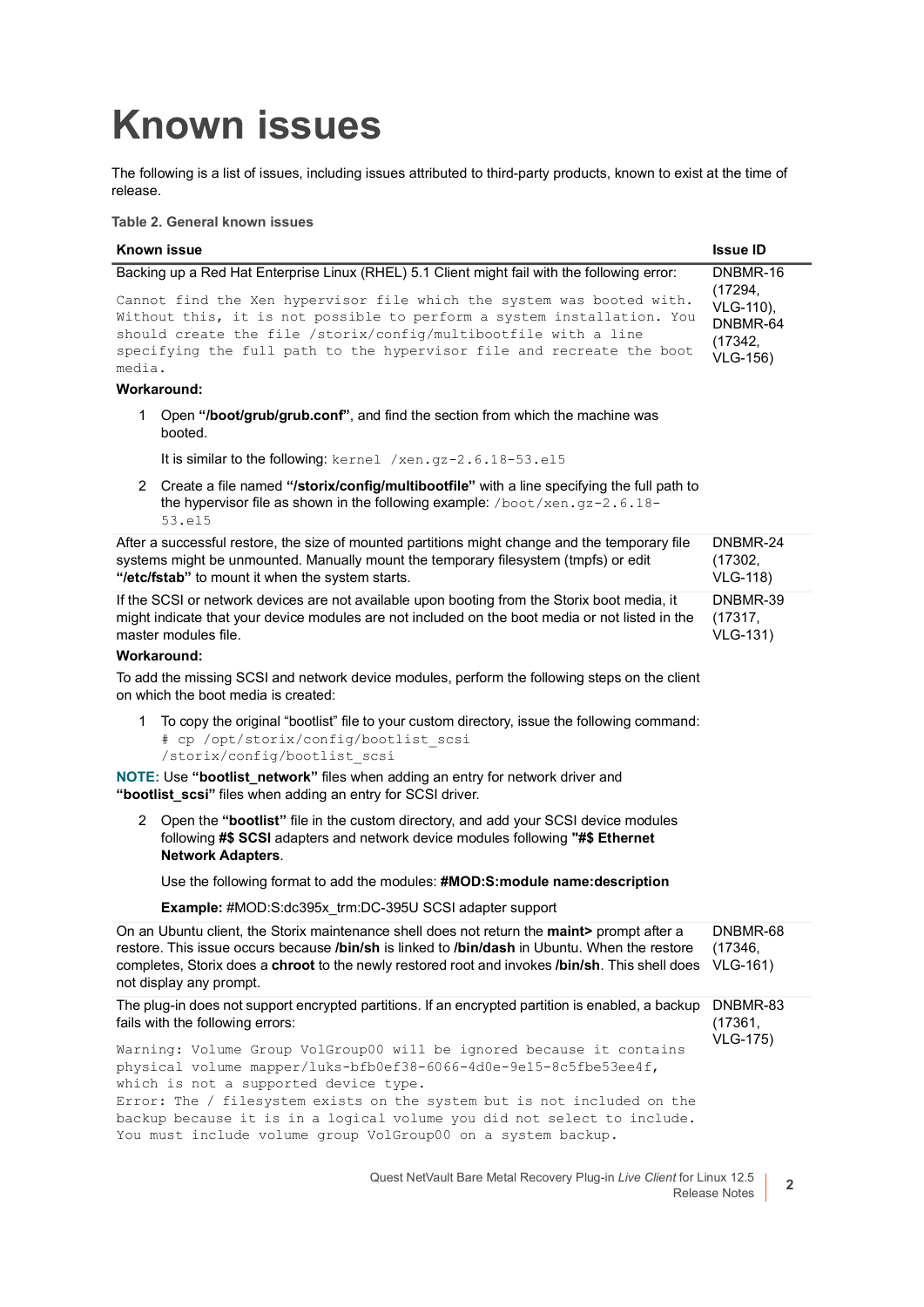**Table 2. General known issues**

| <b>Known issue</b>                                                                                                                                                                                                                                                                             | <b>Issue ID</b>                                    |
|------------------------------------------------------------------------------------------------------------------------------------------------------------------------------------------------------------------------------------------------------------------------------------------------|----------------------------------------------------|
| If you are using Storix, restoring to the same client or a different client of the same disk size—<br>either of which is configured as part of a logical group and volume—causes the following<br>message to appear:                                                                           |                                                    |
| The following non-fatal errors must be corrected before continuing:<br>Disk sdb: This disk is not large enough for the partitions as they are<br>currently defined. You must reduce the space requirements on this disk<br>by at least 7MB by removing the partitions or reducing their sizes. |                                                    |
| <b>Workaround:</b> To adjust the partition sizes, use the <b>View/Change Installation Settings</b> feature<br>in Storix.                                                                                                                                                                       |                                                    |
| To allow the recovery process to re-create a striped logical volume across multiple disks,<br>manually change the stripe size.                                                                                                                                                                 |                                                    |
| From the Main Menu in Storix, select View/Change Installation Settings > Logical<br>1.<br>Volume Management > Add or Change Logical Volume.                                                                                                                                                    |                                                    |
| 2 Select the applicable volume, and press <b>Enter</b> .                                                                                                                                                                                                                                       |                                                    |
| 3<br>Change the Stripe Size from 0 to the size that was originally configured.                                                                                                                                                                                                                 |                                                    |
| To return to the <b>Main Menu</b> , press <b>F3</b> on each selection screen.<br>4                                                                                                                                                                                                             |                                                    |
| Because Storix SBAdmin does not support the Dell EqualLogic driver, the plug-in does not<br>support backup jobs sent to Dell EqualLogic devices.                                                                                                                                               | DNBMR-1079,<br><b>DNBMR-1097</b><br>(31073, 32465) |
| The virtual machine failed to start after a physical-to-virtual (P2V) restore.<br>Workaround: Before you take a backup of a physical machine, start and run the command                                                                                                                        | <b>DNBMR-1271</b>                                  |

dracut -f -N to ensure the recovery process succeeds.

## <span id="page-2-0"></span>**System requirements**

Before installing NetVault Bare Metal Recovery Plug-in *Live Client* for Linux 12.5, ensure that your system meets the requirements outlined in the *Quest NetVault Backup Compatibility Guide* available at [https://support.quest.com/technical-documents.](https://support.quest.com/technical-documents)

### **Upgrade and compatibility**

For complete supported-platform information, see the *Quest NetVault Backup Compatibility Guide*.

## <span id="page-2-1"></span>**Product licensing**

To obtain the license key for your NetVault Backup Server environment, determine the NetVault Machine ID of your main NetVault Backup Server. Also identify the machine IDs of any clients running application plug-ins, such as Oracle, MySQL, PostgreSQL, SQL Server, and Exchange.

You can use the NetVault Configuration Wizard to install the product license keys. Alternatively, you can install the license keys from the Manage Clients page.

- **•** [Obtaining a machine ID](#page-3-1)
- **•** [Installing a license key using the configuration wizard](#page-3-2)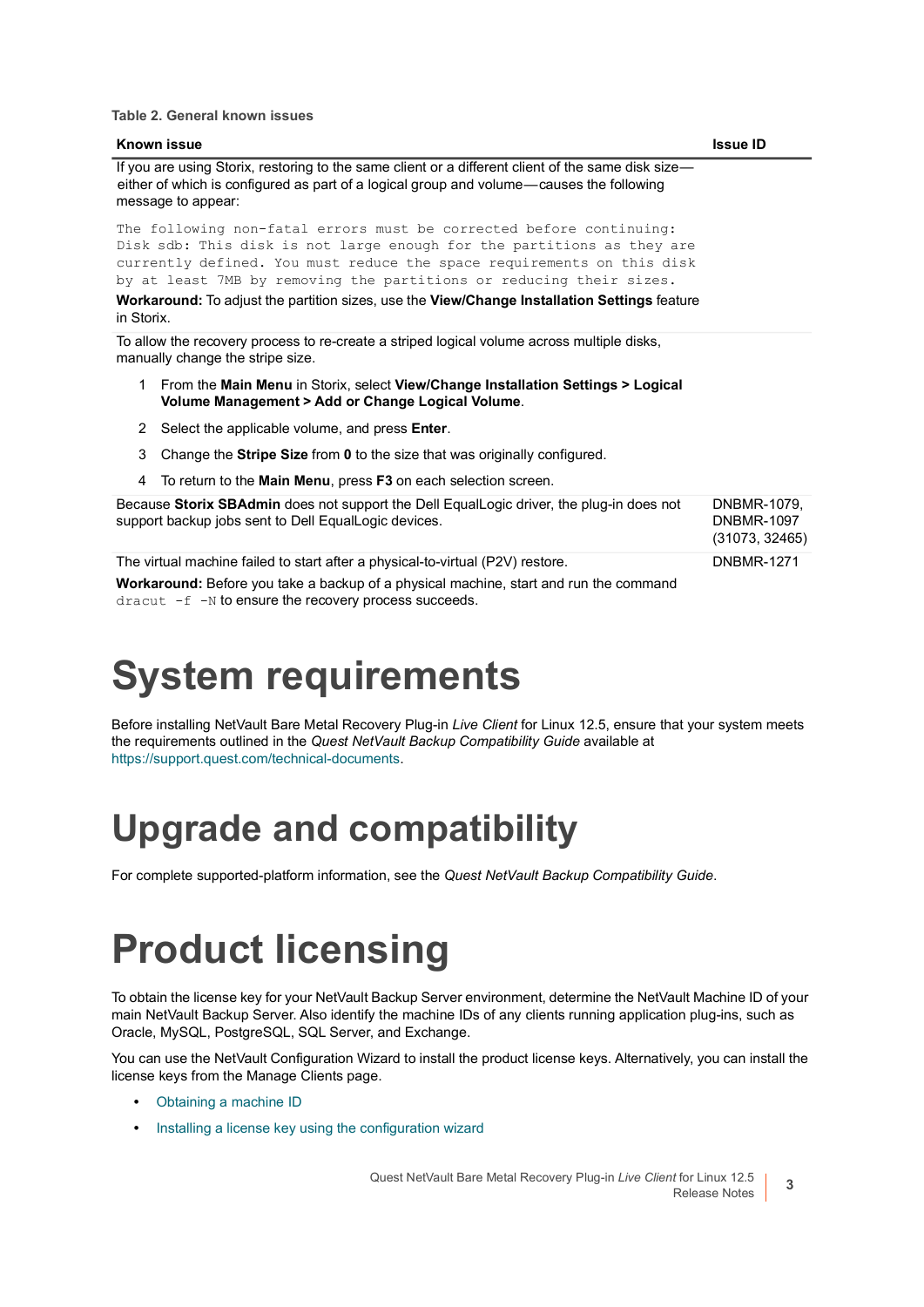**•** [Installing a license key from the Manage Clients page](#page-3-3)

### <span id="page-3-1"></span>**Obtaining a machine ID**

- 1 Start the NetVault Backup WebUI.
- 2 In the Navigation pane, click **Manage Clients**.
- 3 In the **NetVault Backup Clients** list, select the applicable machine, and click **Manage**.
- 4 On the **View Client** page, note the machine ID exactly as it is displayed in the **Client Summary** table.

### <span id="page-3-2"></span>**Installing a license key using the configuration wizard**

- 1 In the Navigation pane, click **Guided Configuration**.
- 2 On the **NetVault Configuration Wizard** page, click **Install Licenses**.
- 3 In the **NetVault Backup Clients** list, select the applicable machine, and click **Next**.
- 4 In the **Enter the license key string** box, type or copy and paste the license key, and click **Apply**. After the key is applied successfully, a message is displayed.

### <span id="page-3-3"></span>**Installing a license key from the Manage Clients page**

- 1 In the Navigation pane, click **Manage Clients**.
- 2 In the **NetVault Backup Clients** list, select the applicable machine, and click **Manage**.
- 3 On the **View Client** page, click **Install License**.
- 4 In the **Install License** dialog box, type or copy and paste the license key, and click **Apply**. After the key is applied successfully, a message is displayed.
- 5 To dismiss the dialog box, click **Close**.

## <span id="page-3-0"></span>**Upgrade and installation instructions**

- **•** If you are upgrading from a previous version of the plug-in, remove the existing version of the plug-in. For details on removing the plug-in, see the *Quest NetVault Bare Metal Recovery User's Guide*.
- **•** If you are upgrading from a previous version of the plug-in, upgrade all clients and servers to the same version. (DNBMR-901)
- **•** For upgrade and installation instructions, see the *Quest NetVault Bare Metal Recovery User's Guide*.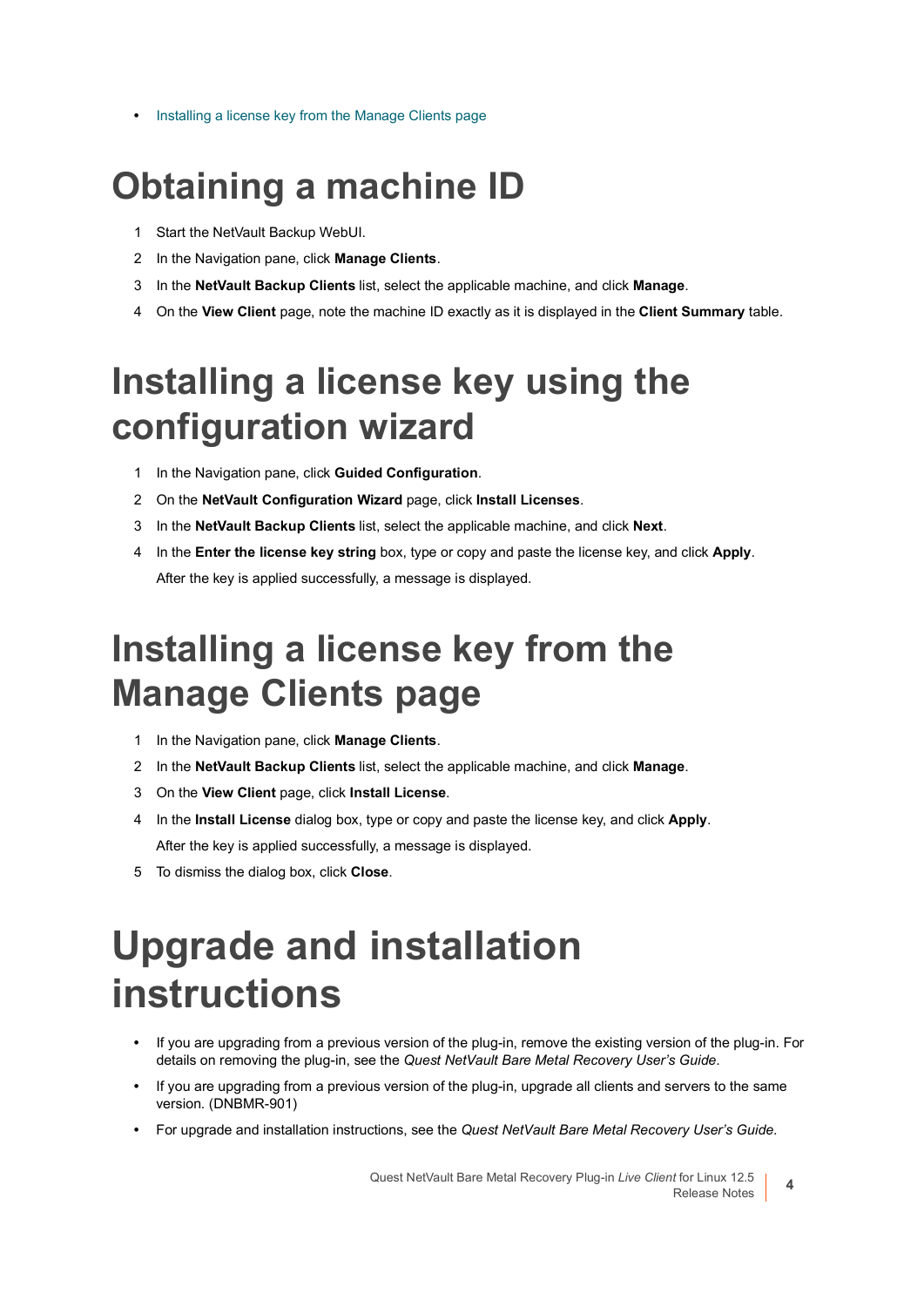### <span id="page-4-0"></span>**More resources**

Additional information is available from the following:

- **•** [Online product documentation](https://support.quest.com/technical-documents/)
- **•** [NetVault community](https://www.quest.com/community/products/netvault/)

# <span id="page-4-1"></span>**Globalization**

This section contains information about installing and operating this product in non-English configurations, such as those needed by customers outside of North America. This section does not replace the materials about supported platforms and configurations found elsewhere in the product documentation.

This release supports any single-byte or multi-byte character set. It supports simultaneous operation with multilingual data. This release is targeted to support operations in the following regions: North America, Western Europe and Latin America, Central and Eastern Europe, Far-East Asia, Japan.

The release is localized to the following languages: Chinese (Simplified), French, German, Japanese, Korean.

## <span id="page-4-2"></span>**About us**

Quest provides software solutions for the rapidly-changing world of enterprise IT. We help simplify the challenges caused by data explosion, cloud expansion, hybrid datacenters, security threats, and regulatory requirements. We are a global provider to 130,000 companies across 100 countries, including 95% of the Fortune 500 and 90% of the Global 1000. Since 1987, we have built a portfolio of solutions that now includes database management, data protection, identity and access management, Microsoft platform management, and unified endpoint management. With Quest, organizations spend less time on IT administration and more time on business innovation. For more information, visit [www.quest.com](https://www.quest.com/company/contact-us.aspx).

### **Technical support resources**

Technical support is available to Quest customers with a valid maintenance contract and customers who have trial versions. You can access the Quest Support Portal at [https://support.quest.com.](https://support.quest.com)

The Support Portal provides self-help tools you can use to solve problems quickly and independently, 24 hours a day, 365 days a year. The Support Portal enables you to:

- **•** Submit and manage a Service Request.
- **•** View Knowledge Base articles.
- **•** Sign up for product notifications.
- **•** Download software and technical documentation.
- **•** View how-to-videos.
- **•** Engage in community discussions.
- **•** Chat with support engineers online.
- **•** View services to assist you with your product.